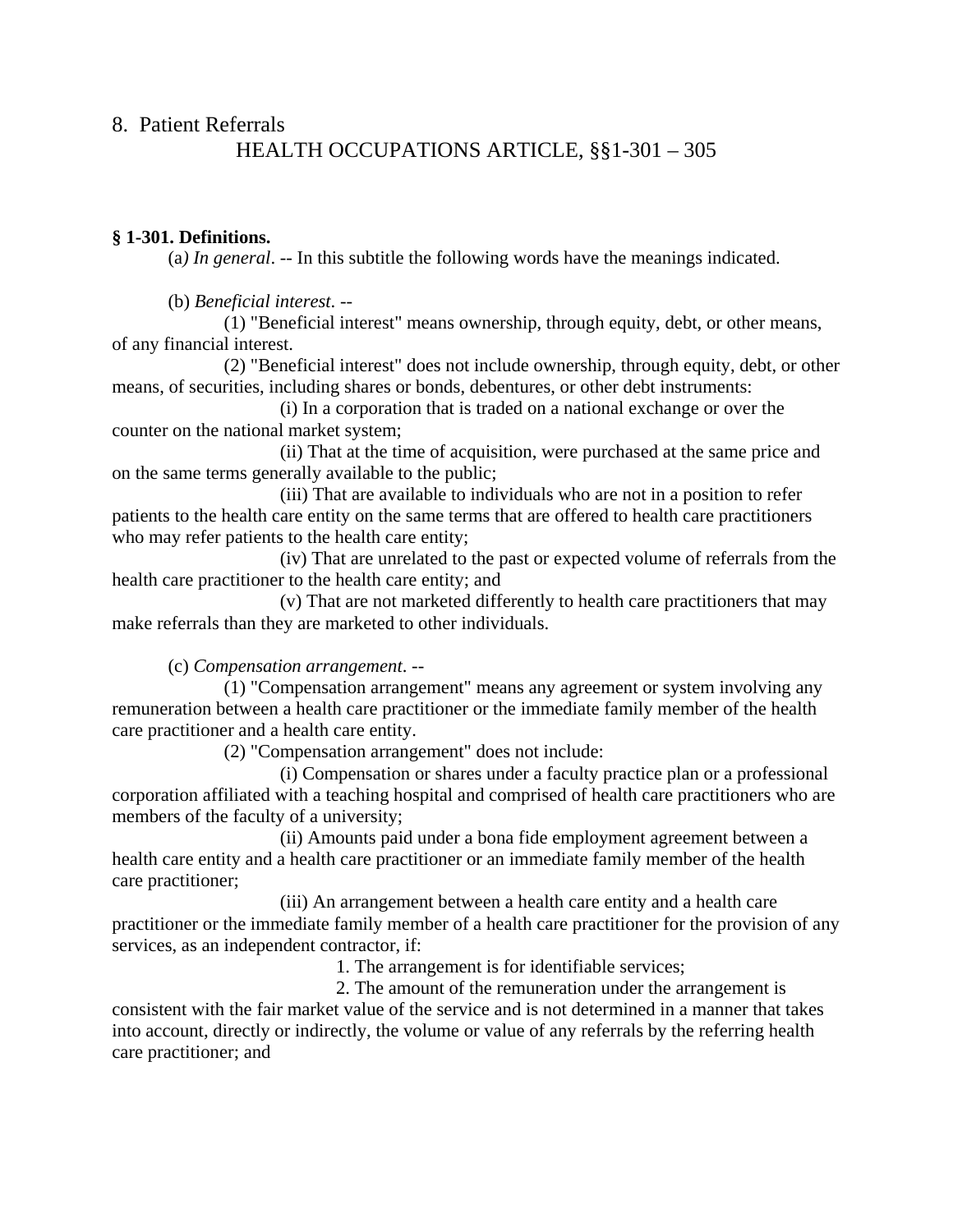3. The compensation is provided in accordance with an agreement that would be commercially reasonable even if no referrals were made to the health care provider;

 (iv) Compensation for health care services pursuant to a referral from a health care practitioner and rendered by a health care entity, that employs or contracts with an immediate family member of the health care practitioner, in which the immediate family member's compensation is not based on the referral;

 (v) An arrangement for compensation which is provided by a health care entity to a health care practitioner or the immediate family member of the health care practitioner to induce the health care practitioner or the immediate family member of the health care practitioner to relocate to the geographic area served by the health care entity in order to be a member of the medical staff of a hospital, if:

 1. The health care practitioner or the immediate family member of the health care practitioner is not required to refer patients to the health care entity;

 2. The amount of the compensation under the arrangement is not determined in a manner that takes into account, directly or indirectly, the volume or value of any referrals by the referring health care practitioner; and

 3. The health care entity needs the services of the practitioner to meet community health care needs and has had difficulty in recruiting a practitioner;

(vi) Payments made for the rental or lease of office space if the payments

are:

1. At fair market value; and

2. In accordance with an arm's length transaction;

(vii) Payments made for the rental or lease of equipment if the payments

are:

1. At fair market value; and

2. In accordance with an arm's length transaction; or

(viii) Payments made for the sale of property or a health care practice if

the payments are:

1. At fair market value;

2. In accordance with an arm's length transaction; and

 3. The remuneration is provided in accordance with an agreement that would be commercially reasonable even if no referrals were made.

 (d) *Direct supervision*. -- "Direct supervision" means a health care practitioner is present on the premises where the health care services or tests are provided and is available for consultation within the treatment area.

 (e) *Faculty practice plan*. -- "Faculty practice plan" means a tax-exempt organization established under Maryland law by or at the direction of a university to accommodate the professional practice of members of the faculty who are health care practitioners.

 (f) *Group practice*. -- "Group practice" means a group of two or more health care practitioners legally organized as a partnership, professional corporation, foundation, not-forprofit corporation, faculty practice plan, or similar association: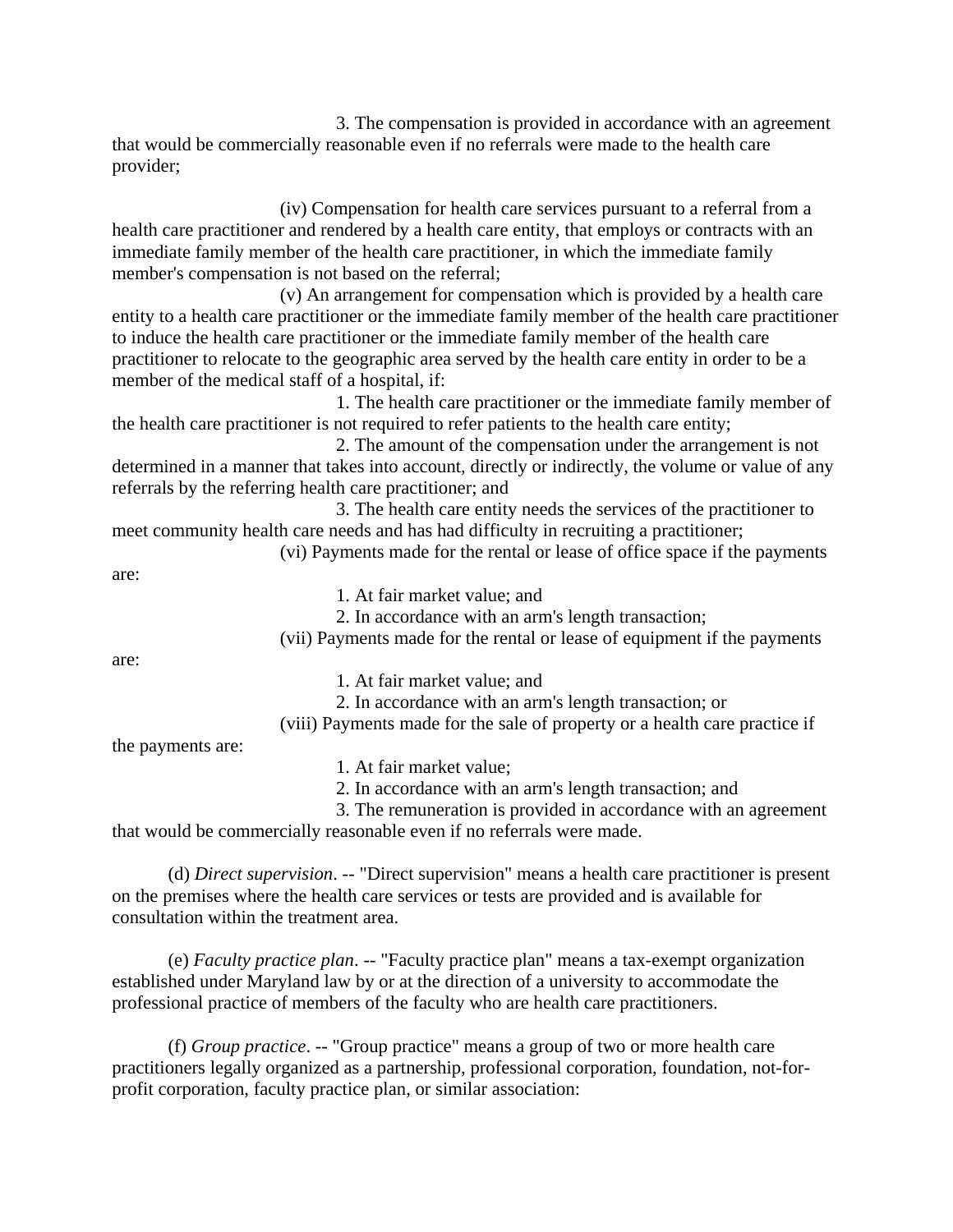(1) In which each health care practitioner who is a member of the group provides substantially the full range of services which the practitioner routinely provides through the joint use of shared office space, facilities, equipment, and personnel;

 (2) For which substantially all of the services of the health care practitioners who are members of the group are provided through the group and are billed in the name of the group and amounts so received are treated as receipts of the group; and

 (3) In which the overhead expenses of and the income from the practice are distributed in accordance with methods previously determined on an annual basis by members of the group.

 (g) *Health care entity*. -- "Health care entity" means a business entity that provides health care services for the:

(1) Testing, diagnosis, or treatment of human disease or dysfunction; or

 (2) Dispensing of drugs, medical devices, medical appliances, or medical goods for the treatment of human disease or dysfunction.

 (h) *Health care practitioner*. -- "Health care practitioner" means a person who is licensed, certified, or otherwise authorized under this article to provide health care services in the ordinary course of business or practice of a profession.

 (i) *Health care service*. -- "Health care service" means medical procedures, tests and services provided to a patient by or through a health care entity.

 (j) *Immediate family member*. -- "Immediate family member" means a health care practitioner's:

> (1) Spouse; (2) Child; (3) Child's spouse; (4) Parent; (5) Spouse's parent; (6) Sibling; or (7) Sibling's spouse.

(k*) In-office ancillary services*. --

 (1) "In-office ancillary services" means those basic health care services and tests routinely performed in the office of one or more health care practitioners.

 (2) Except for a radiologist group practice or an office consisting solely of one or more radiologists, "in-office ancillary services" does not include:

(i) Magnetic resonance imaging services;

(ii) Radiation therapy services; or

(iii) Computer tomography scan services.

(l) *Referral*. --

(1) "Referral" means any referral of a patient for health care services.

(2) "Referral" includes: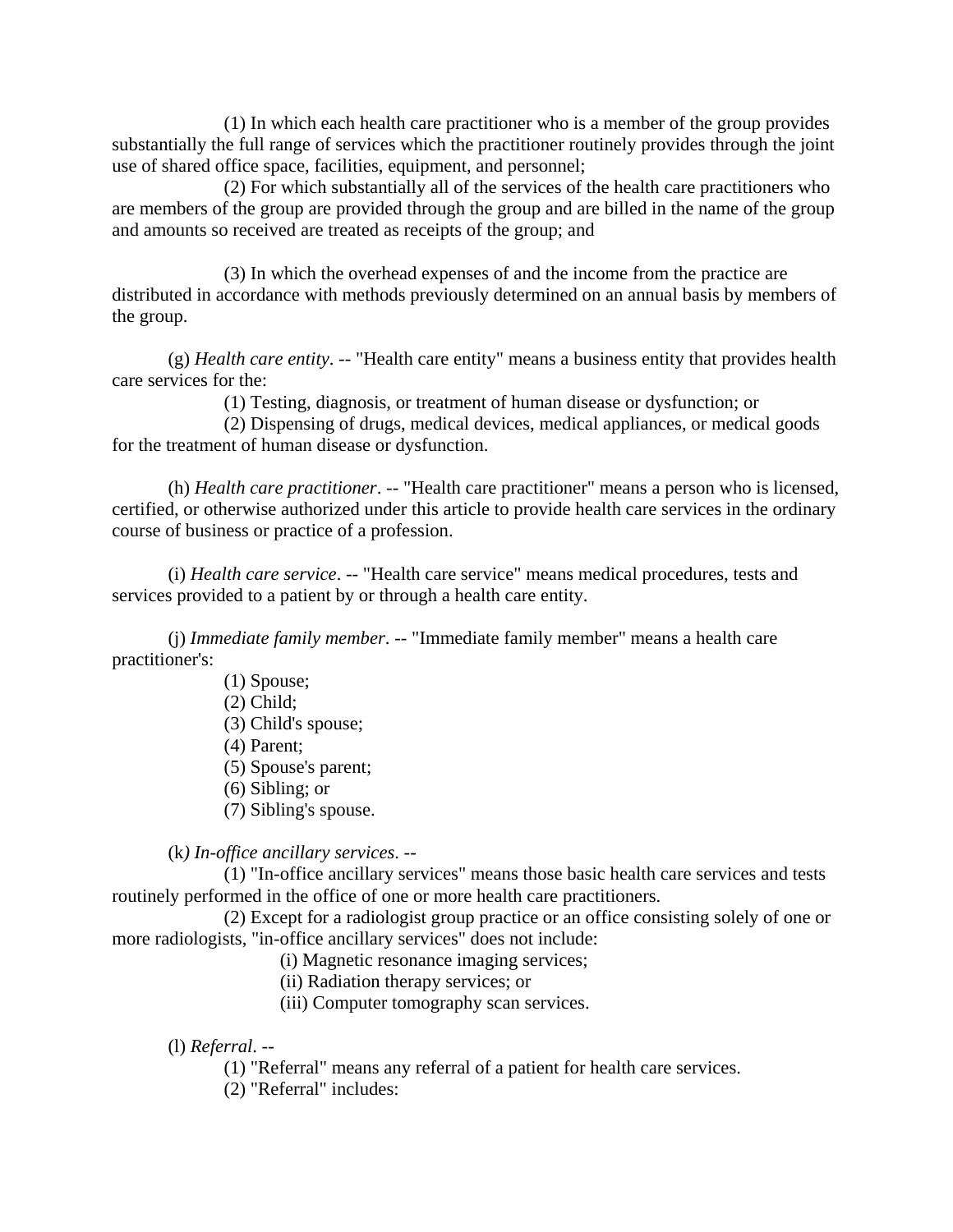(i) The forwarding of a patient by one health care practitioner to another health care practitioner or to a health care entity outside the health care practitioner's office or group practice; or

 (ii) The request or establishment by a health care practitioner of a plan of care for the provision of health care services outside the health care practitioner's office or group practice.

## **§ 1-302. Prohibited referrals; exceptions; disclosures.**

 (a) *Prohibited referrals*. -- Except as provided in subsection (d) of this section, a health care practitioner may not refer a patient, or direct an employee of or person under contract with the health care practitioner to refer a patient to a health care entity:

 (1) In which the health care practitioner or the practitioner in combination with the practitioner's immediate family owns a beneficial interest;

 (2) In which the practitioner's immediate family owns a beneficial interest of 3 percent or greater; or

 (3) With which the health care practitioner, the practitioner's immediate family, or the practitioner in combination with the practitioner's immediate family has a compensation arrangement.

 (b) *Payment prohibited*. -- A health care entity or a referring health care practitioner may not present or cause to be presented to any individual, third party payor, or other person a claim, bill, or other demand for payment for health care services provided as a result of a referral prohibited by this subtitle.

 (c) *Applicability of subsection* (a). -- Subsection (a) of this section applies to any arrangement or scheme, including a cross-referral arrangement, which the health care practitioner knows or should know has a principal purpose of assuring indirect referrals that would be in violation of subsection (a) of this section if made directly.

(d) *Exemptions from section*. -- The provisions of this section do not apply to:

 (1) A health care practitioner when treating a member of a health maintenance organization as defined in § 19-701 of the Health - General Article if the health care practitioner does not have a beneficial interest in the health care entity;

 (2) A health care practitioner who refers a patient to another health care practitioner in the same group practice as the referring health care practitioner;

 (3) A health care practitioner with a beneficial interest in a health care entity who refers a patient to that health care entity for health care services or tests, if the services or tests are personally performed by or under the direct supervision of the referring health care practitioner;

(4) A health care practitioner who refers in-office ancillary services or tests that

are:

(i) Personally furnished by:

1. The referring health care practitioner;

2. A health care practitioner in the same group practice as the

referring health care practitioner; or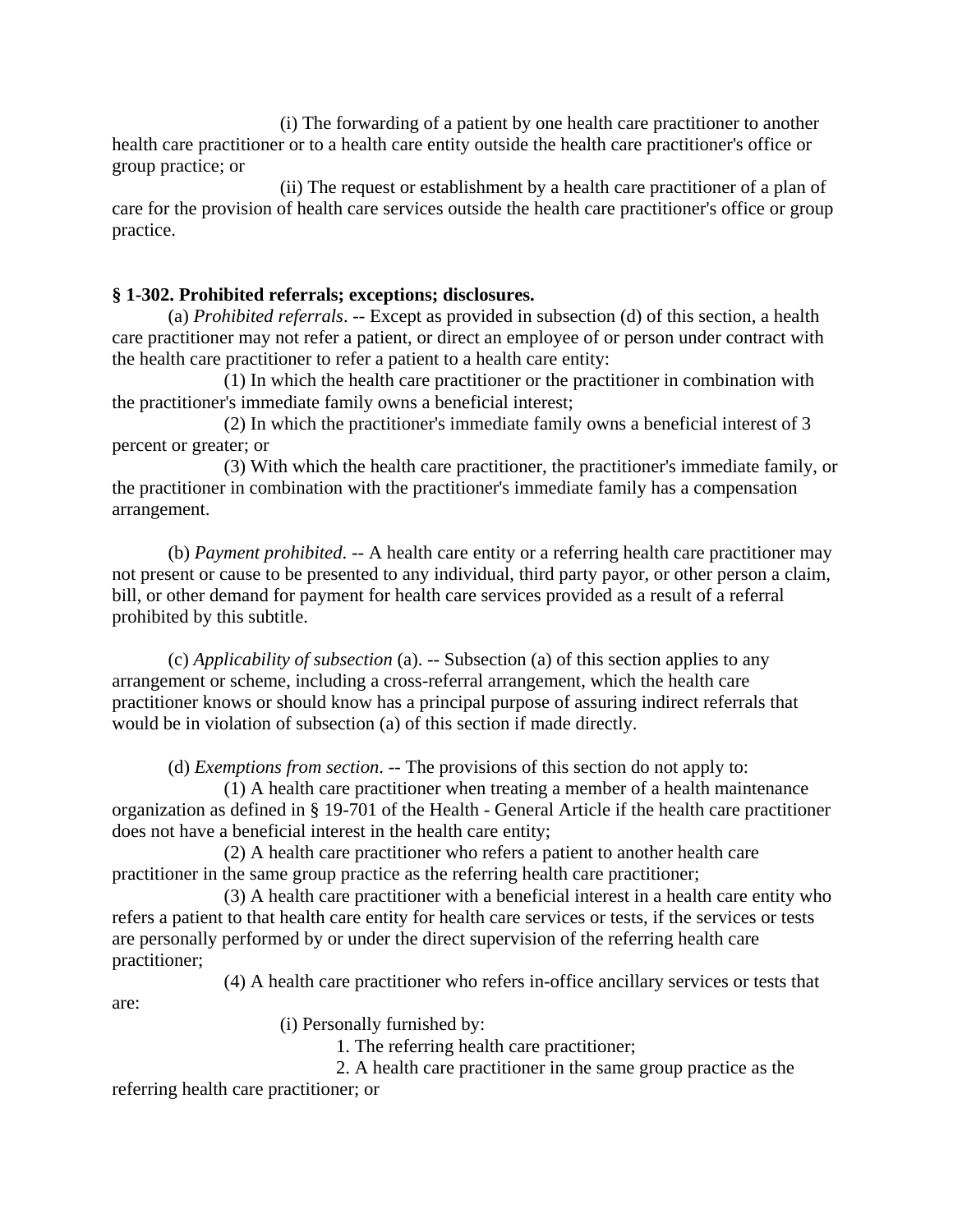3. An individual who is employed and personally supervised by the qualified referring health care practitioner or a health care practitioner in the same group practice as the referring health care practitioner;

 (ii) Provided in the same building where the referring health care practitioner or a health care practitioner in the same group practice as the referring health care practitioner furnishes services; and

(iii) Billed by:

1. The health care practitioner performing or

supervising the services; or

2. A group practice of which the health care

practitioner performing or supervising the services is a member; (5) A health care practitioner who has a beneficial interest in a health care entity if, in accordance with regulations adopted by the Secretary:

 (i) The Secretary determines that the health care practitioner's beneficial interest is essential to finance and to provide the health care entity; and

 (ii) The Secretary, in conjunction with the Maryland Health Care Commission, determines that the health care entity is needed to ensure appropriate access for the community to the services provided at the health care entity;

 (6) A health care practitioner employed or affiliated with a hospital, who refers a patient to a health care entity that is owned or controlled by a hospital or under common ownership or control with a hospital if the health care practitioner does not have a direct beneficial interest in the health care entity;

 (7) A health care practitioner or member of a single specialty group practice, including any person employed or affiliated with a hospital, who has a beneficial interest in a health care entity that is owned or controlled by a hospital or under common ownership or control with a hospital if:

 (i) The health care practitioner or other member of that single specialty group practice provides the health care services to a patient pursuant to a referral or in accordance with a consultation requested by another health care practitioner who does not have a beneficial interest in the health care entity; or

 (ii) The health care practitioner or other member of that single specialty group practice referring a patient to the facility, service, or entity personally performs or supervises the health care service or procedure;

 (8) A health care practitioner with a beneficial interest in, or compensation arrangement with, a hospital or related institution as defined in § 19-301 of the Health - General Article or a facility, service, or other entity that is owned or controlled by a hospital or related institution or under common ownership or control with a hospital or related institution if:

 (i) The beneficial interest was held or the compensation arrangement was in existence on January 1, 1993; and

 (ii) Thereafter the beneficial interest or compensation arrangement of the health care practitioner does not increase;

 (9) A health care practitioner when treating an enrollee of a provider-sponsored organization as defined in § 19-7A-01 of the Health - General Article if the health care practitioner is referring enrollees to an affiliated health care provider of the provider-sponsored organization;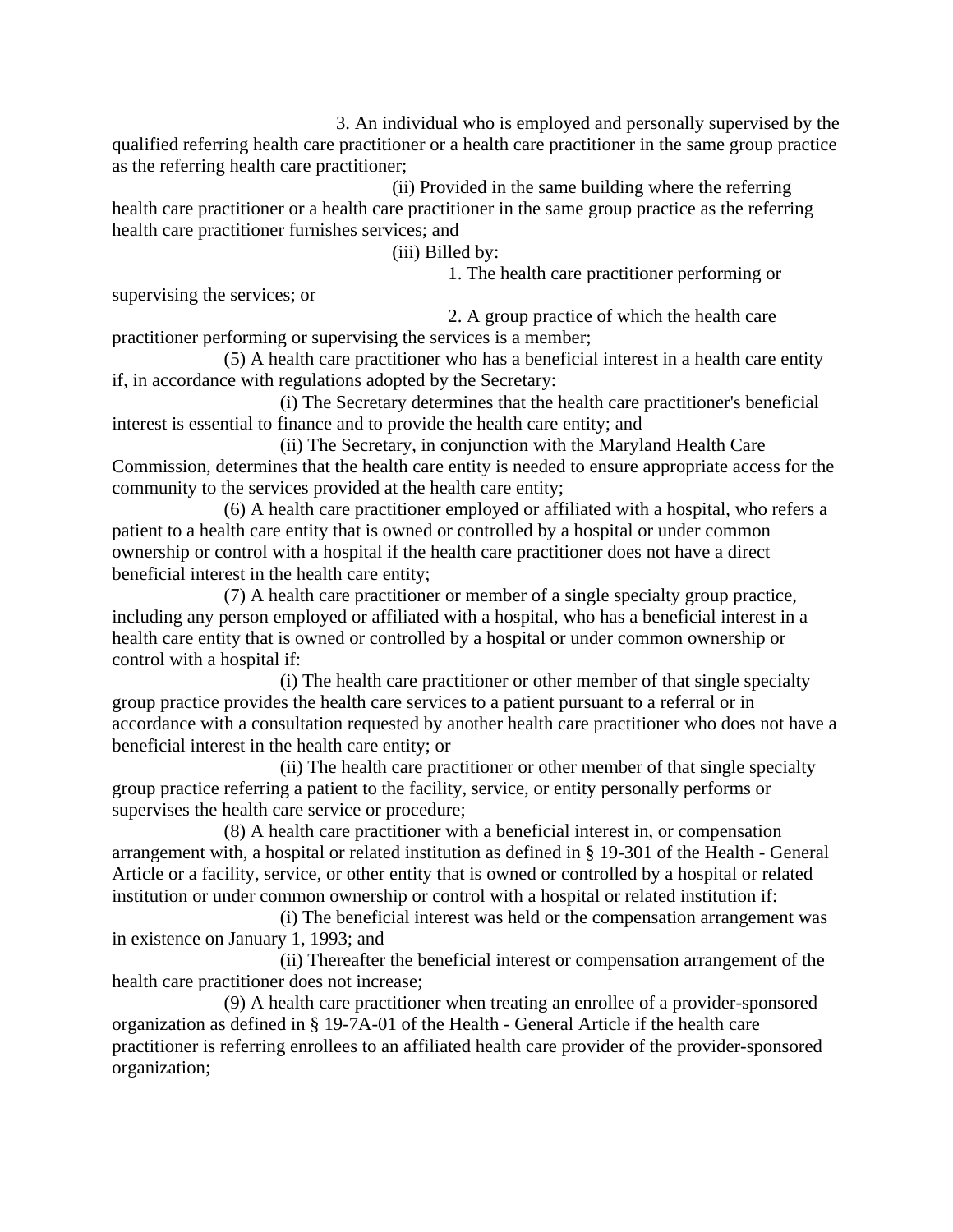(10) A health care practitioner who refers a patient to a dialysis facility, if the patient has been diagnosed with end stage renal disease as defined in the Medicare regulations pursuant to the Social Security Act; or

 (11) A health care practitioner who refers a patient to a hospital in which the health care practitioner has a beneficial interest if:

 (i) The health care practitioner is authorized to perform services at the hospital; and

 (ii) The ownership or investment interest is in the hospital itself and not solely in a subdivision of the hospital.

 (e) *Disclosures*. -- A health care practitioner exempted from the provisions of this section in accordance with subsection (d) shall be subject to the disclosure provisions of § 1-303 of this subtitle.

## **§ 1-303. Disclosure of beneficial interest.**

 (a) *Required*. -- Except as provided in subsection (c) of this section and Title 12 of this article, a health care practitioner making a lawful referral shall disclose the existence of the beneficial interest in accordance with provisions of this section.

 (b) *Form and content*. -- Prior to referring a patient to a health care entity in which the practitioner, the practitioner's immediate family, or the practitioner in combination with the practitioner's immediate family owns a beneficial interest, the health care practitioner shall:

 (1) Except if an oral referral is made by telephone, provide the patient with a written statement that:

 (i) Discloses the existence of the ownership of the beneficial interest or compensation arrangement;

 (ii) States that the patient may choose to obtain the health care service from another health care entity; and

(iii) Requires the patient to acknowledge in writing receipt of the

statement;

 (2) Except if an oral referral is made by telephone, insert in the medical record of the patient a copy of the written acknowledgement;

 (3) Place on permanent display a written notice that is in a typeface that is large enough to be easily legible to the average person from a distance of 8 feet and that is in a location that is plainly visible to the patients of the health care practitioner disclosing all of the health care entities:

 (i) In which the practitioner, the practitioner's immediate family, or the practitioner in combination with the practitioner's immediate family owns a beneficial interest; and

(ii) To which the practitioner refers patients; and

(4) Documents in the medical record of the patient that:

(i) A valid medical need exists for the referral; and

(ii) The practitioner has disclosed the existence of the beneficial interest to

the patient.